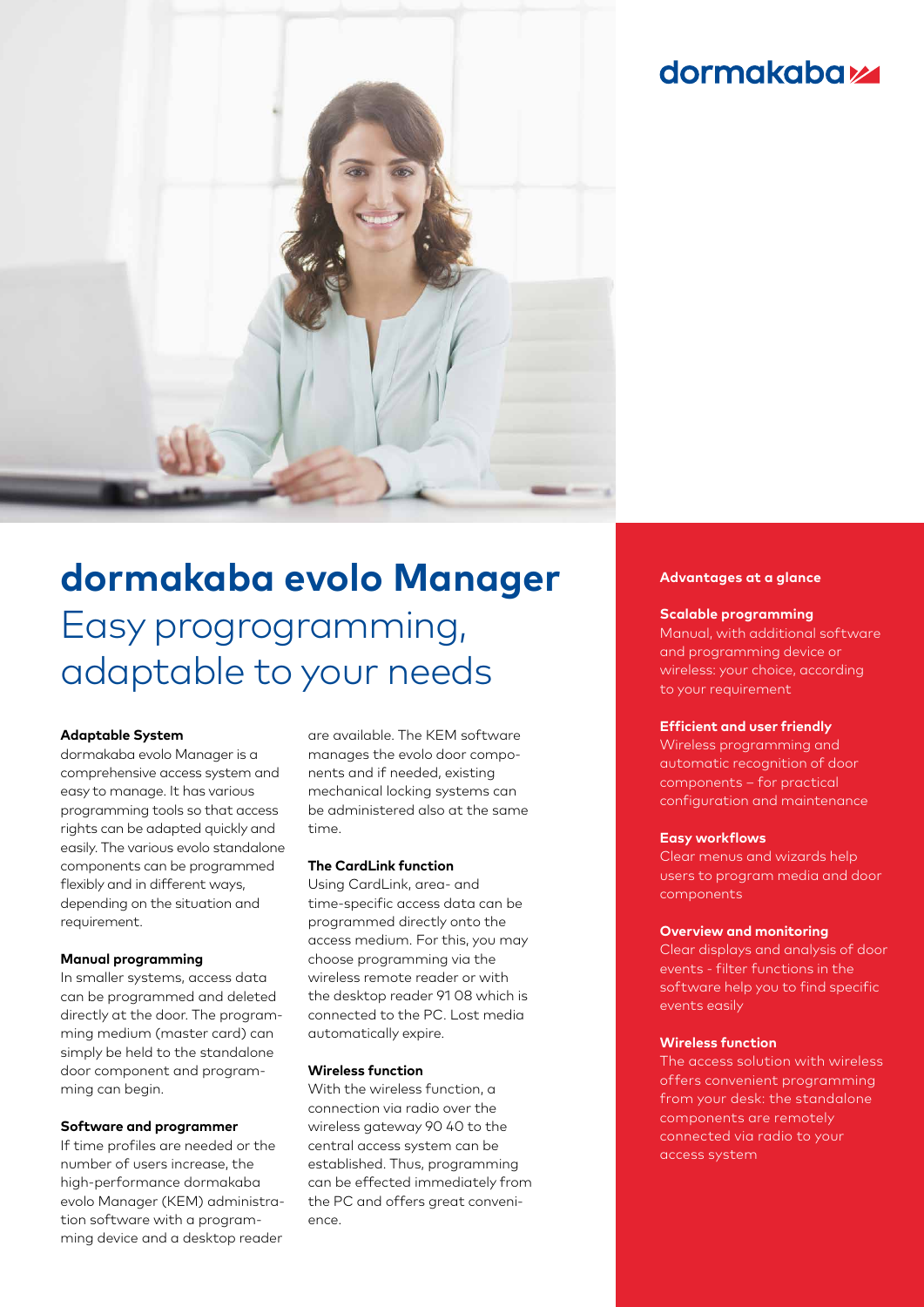# **Performance characteristics Programming media and Programmer 1460**

# **Programming media**

Access rights are created and changed using the programming media. They are utilized solely for this purpose. The Master A media authorize the Master B media (A/B structure). Only user media with an A/B structure can be grouped together and only when programmed manually. The Master B media authorize the user media (B structure).

- **• Programming master A:** Initialization and programming medium for programming the standalone door components. Utilized for A/B structures if users need to be arranged in groups for manual programming.
- **Programming master B:** Initialization and programming medium for programming the standalone door components. Used for B structures when programmed without groups or with software.
- **Programming master T:** Temporary programming master T is a special type of programming media for standalone door components. These media are only valid for a certain time period and have limited functionality. This allows a high degree of flexibility in the management of locking systems because service staff can be provided with a Master T medium rather than handing out a security-relevant Master B. The Master T is drawn from a programming master B and is used to update standalone door components.
- **Security cards:** Security cards define the system's unique security code for data exchange via the access medium.



#### **dormakaba programmer 1460**

This programming device communicates wirelessly with the door components. This allows data to be imported and exported. The programming unit and the dormakaba evolo Manager software are required for programming the system.

- Supported component types: LEGIC, MIFARE, MRD and TouchGo
- Number of key plans: 100
- Number of components per key plan: 512
- Storage medium: SD, integrated
- Memory size utilized: 2 GB
- Connection to components: One-Wire RS232 (115 200 baud) and NFC



#### **Technical specifications**

### **Programming card versions**

- Programming Master A, MIFARE
- Programming Master B, MIFARE
- Programming Master T, MIFARE
- Programming Master A, LEGIC
- Programming Master B, LEGIC
- Programming Master T, LEGIC
- Security card C, MIFARE
- Security card C1 and C2, LEGIC
- Card size: 85 x 54 mm
- Protection class: IP67
- Temperature –25 °C to +70 °C
- Humidity 0 to 95% rH, non-condensing

### **dormakaba Programmer 1460**

- Dimensions W x H x D: 88 x 190 x 40 mm
- Weight: 350 g
- Power supply: NiMH battery/ Ext. USB power supply 5 V/ max. 350 mA
- Charger: 100–240 V AC, 50–60 Hz
- Interfaces: Wireless NFC communication with the door components/one-wire interface for Firmware updates/USB interface for connecting PCs (transfers from and to the software)
- Temperature 0 °C to +50 °C
- Protection class: IP40
- Humidity: 0 to 95 % rH, non-condensing
- Climate: not suitable for corrosive atmospheres (chlorine, ammonia)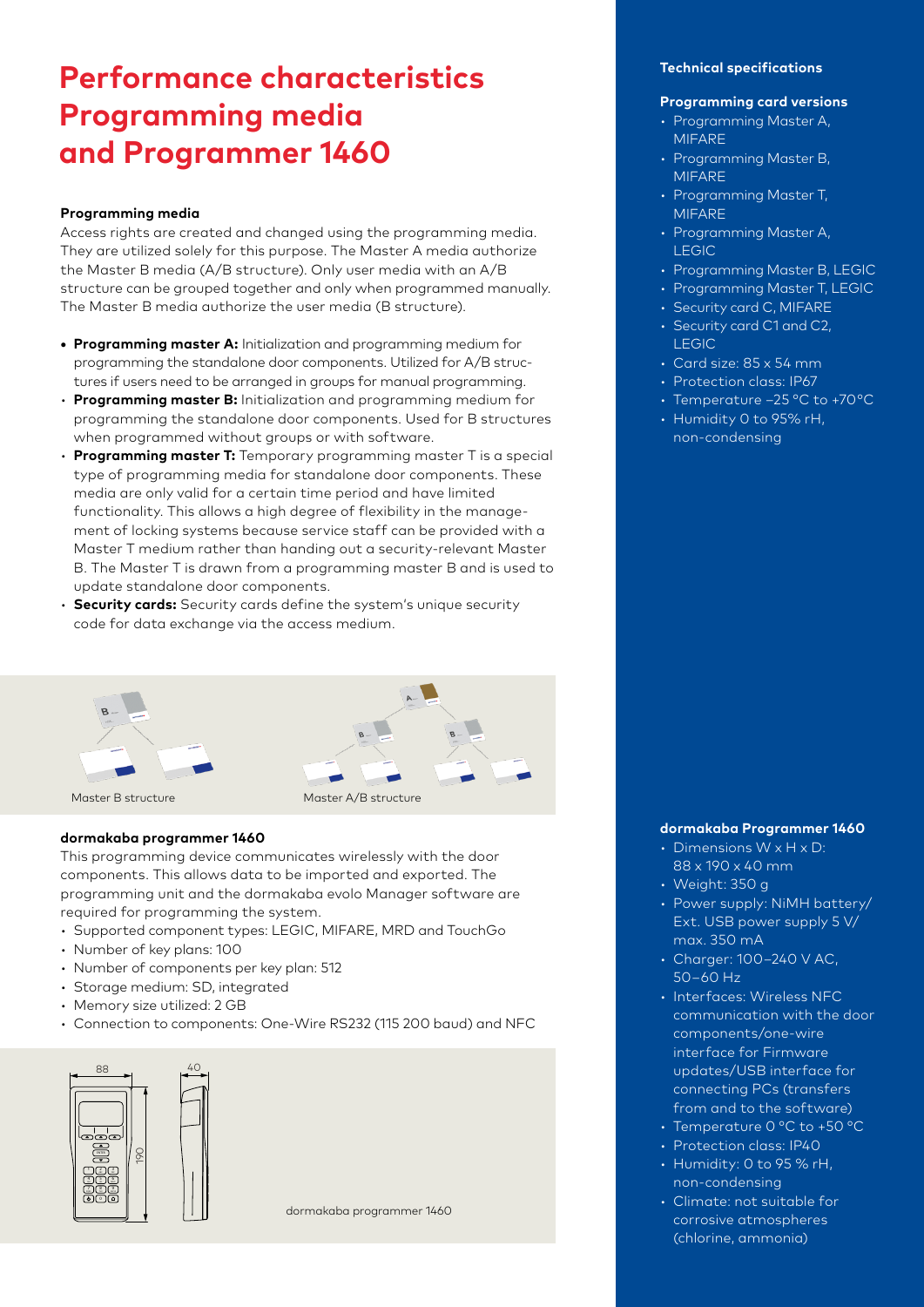# **Performance characteristics dormakaba evolo Manager and Desktop Reader 91 08**

## **dormakaba evolo Manager**

All users, media and door components can easily be managed using the network-enabled evolo Manager software. Consequently, the process for granting access authorizations is intuitive. The event memory can be extracted to obtain an overview of all access and system events. Also, time profiles can be set up and users programmed and administered. As a PC software, it is installed once on a computer and launched when required.

#### • **System requirements:**

Operating system (32/64Bit): Windows 10; Windows Server 2016; Windows Server 2019.



evolo Manager administration software

#### **dormakaba desktop reader 91 08**

Programming and user media can be imported and written using the desktop reader connected to evolo Manager by USB.



dormakaba desktop reader 91 08

### **Technical specifications**

# **dormakaba evolo Manager 1378**

- Versions:
	- 221: 200 objects
	- 222: unlimited
- Processor: 1,4GHz or higher (2.4 GHz recommended)
- Working memory: 1 GB (2 GB recommended)
- Hard disk: min. 6 GB free memory, including all additional components supplied (Microsoft.Net Framework 4.8, Microsoft SQL Server 2019 Express Microsoft System CLR Types for SQL Server 2016, Microsoft SQL Server 2016 Management Objects, Crystal Reports Basic for Visual Studio 2010, Kaba EAC Service Tool, Windows Installer 4.5). The additional components are part of the installation and are installed if not present.
- Screen resolution: min. 1024 x 768 (1920 x 1200 recommended)
- Interfaces: 2 x USB

# **dormakaba desktop reader 91 08**

- dormakaba desktop reader 91 08, MRD
- Dimensions W x H x D: 107 x 45 x 90 mm
- Housing material: Black plastic with sliver trim
- protection class: IP20
- Power supply: Ext. USB power supply 5 V/max. 500 mA
- Interfaces: USB V2.0 low speed
- Temperature: 0 °C to + 40 °C
- Humidity: 0 to 95% rH, non-condensing
- Climate: not suitable for corrosive atmospheres (chlorine, ammonia